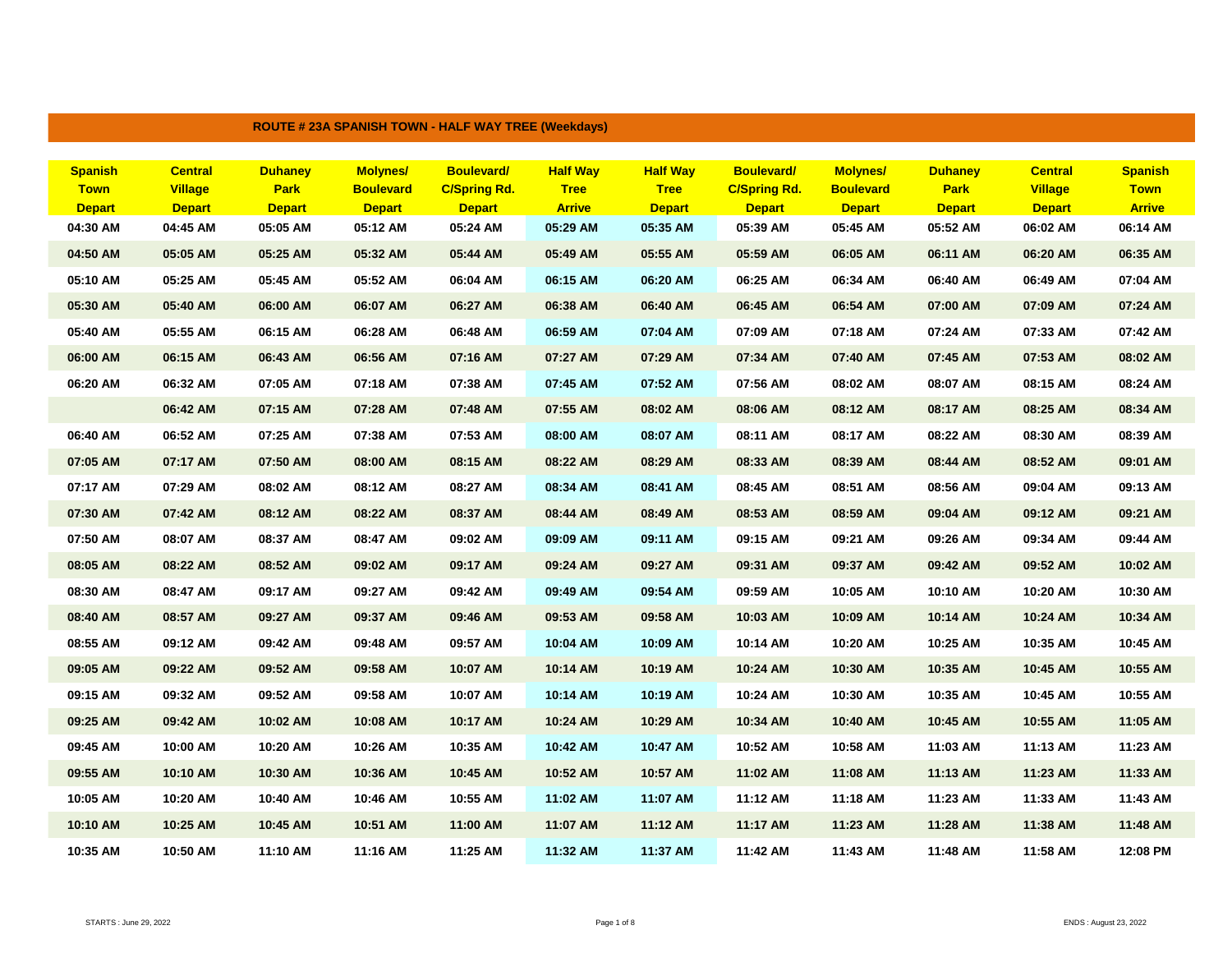| 10:40 AM | 10:55 AM | 11:15 AM | 11:21 AM | 11:30 AM | 11:37 AM | 11:42 AM | 11:47 AM | 11:48 AM | 11:53 AM | 12:03 PM | 12:14 PM |
|----------|----------|----------|----------|----------|----------|----------|----------|----------|----------|----------|----------|
| 10:45 AM | 11:00 AM | 11:20 AM | 11:26 AM | 11:35 AM | 11:42 AM | 11:47 AM | 11:52 AM | 11:53 AM | 11:58 AM | 12:08 PM | 12:19 PM |
| 10:50 AM | 11:05 AM | 11:25 AM | 11:31 AM | 11:40 AM | 11:47 AM | 11:52 AM | 11:57 AM | 11:58 AM | 12:03 PM | 12:13 PM | 12:24 PM |
| 11:00 AM | 11:15 AM | 11:35 AM | 11:41 AM | 11:50 AM | 11:57 AM | 12:02 PM | 12:07 PM | 12:08 PM | 12:13 PM | 12:23 PM | 12:34 PM |
| 11:07 AM | 11:22 AM | 11:42 AM | 11:48 AM | 11:57 AM | 12:04 PM | 12:09 PM | 12:14 PM | 12:15 PM | 12:20 PM | 12:30 PM | 12:41 PM |
| 11:15 AM | 11:30 AM | 11:50 AM | 11:56 AM | 12:05 PM | 12:12 PM | 12:17 PM | 12:22 PM | 12:28 PM | 12:33 PM | 12:43 PM | 12:54 PM |
| 11:30 AM | 11:45 AM | 12:05 PM | 12:11 PM | 12:18 PM | 12:25 PM | 12:30 PM | 12:35 PM | 12:41 PM | 12:46 PM | 12:56 PM | 01:07 PM |
| 11:40 AM | 11:55 AM | 12:15 PM | 12:21 PM | 12:28 PM | 12:35 PM | 12:40 PM | 12:45 PM | 12:51 PM | 12:56 PM | 01:06 PM | 01:17 PM |
| 11:50 AM | 12:05 PM | 12:15 PM | 12:21 PM | 12:28 PM | 12:35 PM | 12:42 PM | 12:47 PM | 12:53 PM | 12:58 PM | 01:08 PM | 01:19 PM |
| 11:55 AM | 12:10 PM | 12:20 PM | 12:26 PM | 12:33 PM | 12:40 PM | 12:47 PM | 12:52 PM | 12:58 PM | 01:03 PM | 01:13 PM | 01:24 PM |
| 12:10 PM | 12:27 PM | 12:37 PM | 12:43 PM | 12:50 PM | 12:57 PM | 01:04 PM | 01:09 PM | 01:15 PM | 01:20 PM | 01:30 PM | 01:41 PM |
| 12:20 PM | 12:37 PM | 12:47 PM | 12:53 PM | 01:00 PM | 01:07 PM | 01:14 PM | 01:19 PM | 01:25 PM | 01:30 PM | 01:40 PM | 01:51 PM |
| 12:25 PM | 12:42 PM | 12:52 PM | 12:58 PM | 01:05 PM | 01:12 PM | 01:16 PM | 01:21 PM | 01:27 PM | 01:32 PM | 01:42 PM | 01:53 PM |
| 12:30 PM | 12:47 PM | 12:57 PM | 01:03 PM | 01:10 PM | 01:17 PM | 01:21 PM | 01:26 PM | 01:32 PM | 01:37 PM | 01:47 PM | 01:58 PM |
| 12:40 PM | 12:57 PM | 01:07 PM | 01:13 PM | 01:20 PM | 01:27 PM | 01:34 PM | 01:39 PM | 01:45 PM | 01:50 PM | 02:00 PM | 02:11 PM |
| 12:50 PM | 01:07 PM | 01:17 PM | 01:23 PM | 01:30 PM | 01:37 PM | 01:44 PM | 01:49 PM | 01:55 PM | 02:00 PM | 02:10 PM | 02:21 PM |
| 01:00 PM | 01:17 PM | 01:27 PM | 01:33 PM | 01:40 PM | 01:47 PM | 01:54 PM | 01:59 PM | 02:05 PM | 02:10 PM | 02:20 PM | 02:31 PM |
| 01:15 PM | 01:32 PM | 01:42 PM | 01:48 PM | 01:55 PM | 02:02 PM | 02:09 PM | 02:14 PM | 02:20 PM | 02:25 PM | 02:35 PM | 02:46 PM |
| 01:25 PM | 01:42 PM | 01:52 PM | 01:58 PM | 02:05 PM | 02:12 PM | 02:19 PM | 02:24 PM | 02:30 PM | 02:35 PM | 02:45 PM | 02:56 PM |
| 01:30 PM | 01:47 PM | 01:57 PM | 02:03 PM | 02:10 PM | 02:17 PM | 02:24 PM | 02:29 PM | 02:35 PM | 02:40 PM | 02:50 PM | 03:01 PM |
| 01:35 PM | 01:52 PM | 02:02 PM | 02:08 PM | 02:15 PM | 02:22 PM | 02:29 PM | 02:34 PM | 02:40 PM | 02:45 PM | 02:55 PM | 03:06 PM |
| 01:50 PM | 02:07 PM | 02:17 PM | 02:23 PM | 02:30 PM | 02:37 PM | 02:44 PM | 02:49 PM | 02:55 PM | 03:00 PM | 03:10 PM | 03:21 PM |
| 02:00 PM | 02:17 PM | 02:27 PM | 02:33 PM | 02:40 PM | 02:47 PM | 02:54 PM | 02:59 PM | 03:05 PM | 03:10 PM | 03:20 PM | 03:31 PM |
| 02:10 PM | 02:27 PM | 02:37 PM | 02:43 PM | 02:50 PM | 02:57 PM | 03:04 PM | 03:09 PM | 03:15 PM | 03:20 PM | 03:30 PM | 03:41 PM |
| 02:20 PM | 02:37 PM | 02:47 PM | 02:53 PM | 03:00 PM | 03:07 PM | 03:14 PM | 03:19 PM | 03:25 PM | 03:30 PM | 03:40 PM | 03:51 PM |
| 02:30 PM | 02:47 PM | 02:57 PM | 03:03 PM | 03:10 PM | 03:17 PM | 03:24 PM | 03:29 PM | 03:35 PM | 03:40 PM | 03:50 PM | 04:01 PM |
| 02:40 PM | 02:57 PM | 03:07 PM | 03:13 PM | 03:20 PM | 03:27 PM | 03:32 PM | 03:37 PM | 03:43 PM | 03:48 PM | 03:58 PM | 04:11 PM |
| 02:55 PM | 03:12 PM | 03:22 PM | 03:28 PM | 03:35 PM | 03:42 PM | 03:47 PM | 03:52 PM | 03:58 PM | 04:07 PM | 04:22 PM | 04:35 PM |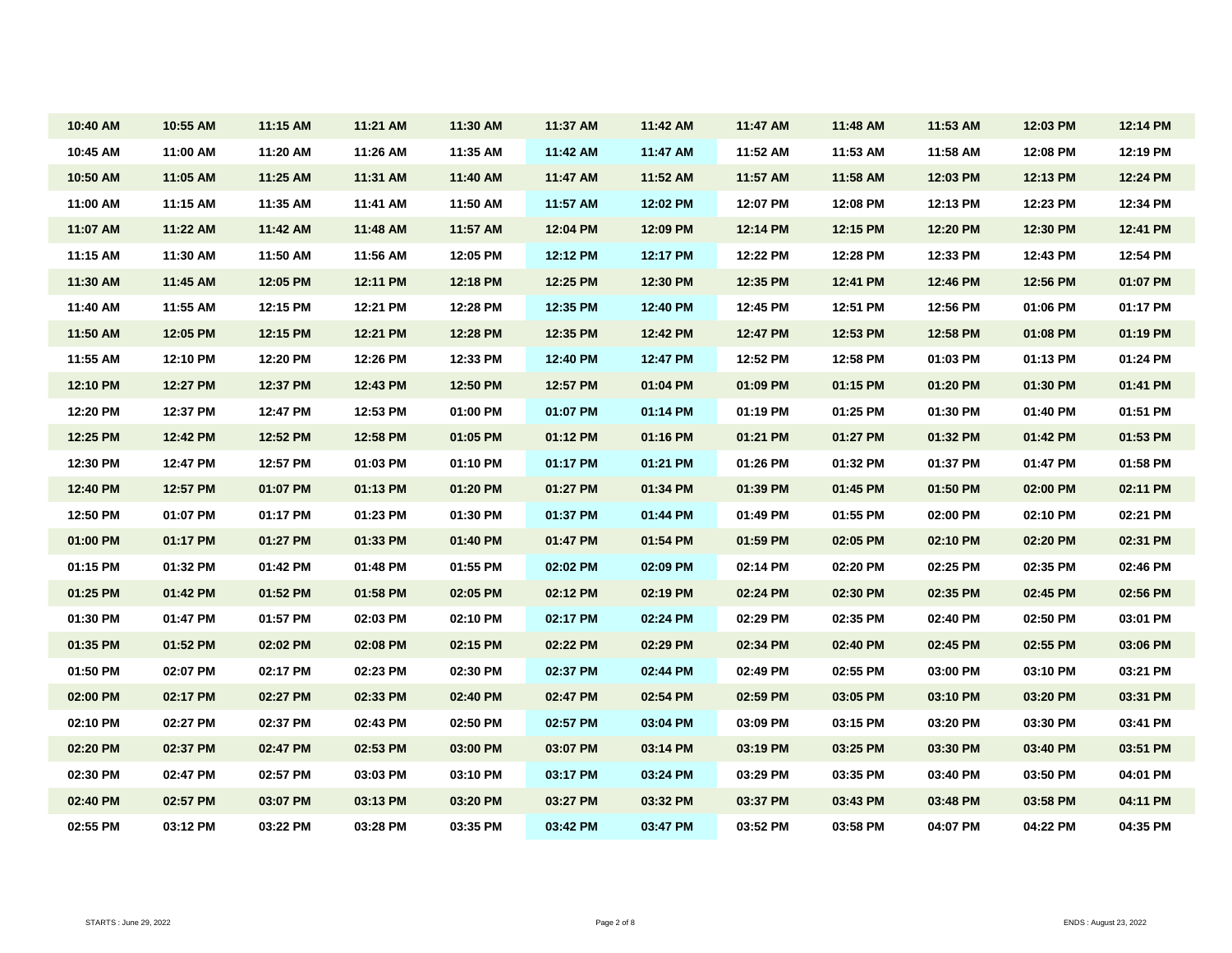| 03:10 PM | 03:27 PM | 03:37 PM | 03:43 PM | 03:50 PM | 03:57 PM | 03:59 PM | 04:08 PM | 04:16 PM | 04:25 PM | 04:40 PM | 04:53 PM |
|----------|----------|----------|----------|----------|----------|----------|----------|----------|----------|----------|----------|
| 03:30 PM | 03:47 PM | 03:57 PM | 04:03 PM | 04:10 PM | 04:17 PM | 04:21 PM | 04:33 PM | 04:41 PM | 04:50 PM | 05:05 PM | 05:18 PM |
| 03:40 PM | 03:57 PM | 04:07 PM | 04:13 PM | 04:20 PM | 04:27 PM | 04:31 PM | 04:43 PM | 04:51 PM | 05:00 PM | 05:15 PM | 05:28 PM |
| 03:50 PM | 04:07 PM | 04:17 PM | 04:23 PM | 04:30 PM | 04:37 PM | 04:41 PM | 04:53 PM | 05:01 PM | 05:10 PM | 05:25 PM | 05:38 PM |
| 04:00 PM | 04:20 PM | 04:30 PM | 04:36 PM | 04:43 PM | 04:50 PM | 04:54 PM | 05:06 PM | 05:14 PM | 05:23 PM | 05:38 PM | 05:51 PM |
| 04:10 PM | 04:30 PM | 04:40 PM | 04:46 PM | 04:53 PM | 05:00 PM | 05:04 PM | 05:16 PM | 05:24 PM | 05:33 PM | 05:48 PM | 06:01 PM |
| 04:20 PM | 04:40 PM | 04:50 PM | 04:56 PM | 05:03 PM | 05:10 PM | 05:18 PM | 05:30 PM | 05:38 PM | 05:47 PM | 06:02 PM | 06:15 PM |
| 04:40 PM | 05:00 PM | 05:10 PM | 05:16 PM | 05:23 PM | 05:30 PM | 05:34 PM | 05:46 PM | 05:54 PM | 06:03 PM | 06:18 PM | 06:31 PM |
| 04:55 PM | 05:15 PM | 05:25 PM | 05:31 PM | 05:38 PM | 05:45 PM | 05:49 PM | 06:01 PM | 06:09 PM | 06:18 PM | 06:33 PM | 06:46 PM |
| 05:25 PM | 05:45 PM | 05:55 PM | 06:01 PM | 06:08 PM | 06:15 PM | 06:19 PM | 06:31 PM | 06:37 PM | 06:46 PM | 07:01 PM | 07:14 PM |
| 05:35 PM | 05:55 PM | 06:05 PM | 06:11 PM | 06:18 PM | 06:25 PM | 06:29 PM | 06:41 PM | 06:47 PM | 06:56 PM | 07:11 PM | 07:24 PM |
| 05:45 PM | 06:05 PM | 06:15 PM | 06:21 PM | 06:28 PM | 06:35 PM | 06:39 PM | 06:49 PM | 06:55 PM | 07:04 PM | 07:19 PM | 07:32 PM |
| 06:00 PM | 06:20 PM | 06:30 PM | 06:36 PM | 06:43 PM | 06:50 PM | 06:54 PM | 07:04 PM | 07:10 PM | 07:19 PM | 07:34 PM | 07:47 PM |
| 06:15 PM | 06:35 PM | 06:45 PM | 06:51 PM | 06:58 PM | 07:05 PM | 07:09 PM | 07:19 PM | 07:25 PM | 07:34 PM | 07:49 PM | 08:02 PM |
| 06:25 PM | 06:45 PM | 06:55 PM | 07:01 PM | 07:08 PM | 07:15 PM | 07:17 PM | 07:27 PM | 07:33 PM | 07:42 PM | 07:57 PM | 08:10 PM |
| 06:40 PM | 07:00 PM | 07:10 PM | 07:16 PM | 07:23 PM | 07:30 PM | 07:34 PM | 07:44 PM | 07:50 PM | 07:59 PM | 08:14 PM | 08:26 PM |
| 06:55 PM | 07:15 PM | 07:25 PM | 07:31 PM | 07:38 PM | 07:45 PM | 07:55 PM | 08:05 PM | 08:10 PM | 08:14 PM | 08:29 PM | 08:41 PM |
| 07:15 PM | 07:35 PM | 07:45 PM | 07:51 PM | 07:58 PM | 08:05 PM | 08:10 PM | 08:16 PM | 08:21 PM | 08:25 PM | 08:35 PM | 08:48 PM |
| 07:25 PM | 07:45 PM | 07:55 PM | 08:01 PM | 08:06 PM | 08:11 PM | 08:15 PM | 08:21 PM | 08:26 PM | 08:30 PM | 08:39 PM | 08:51 PM |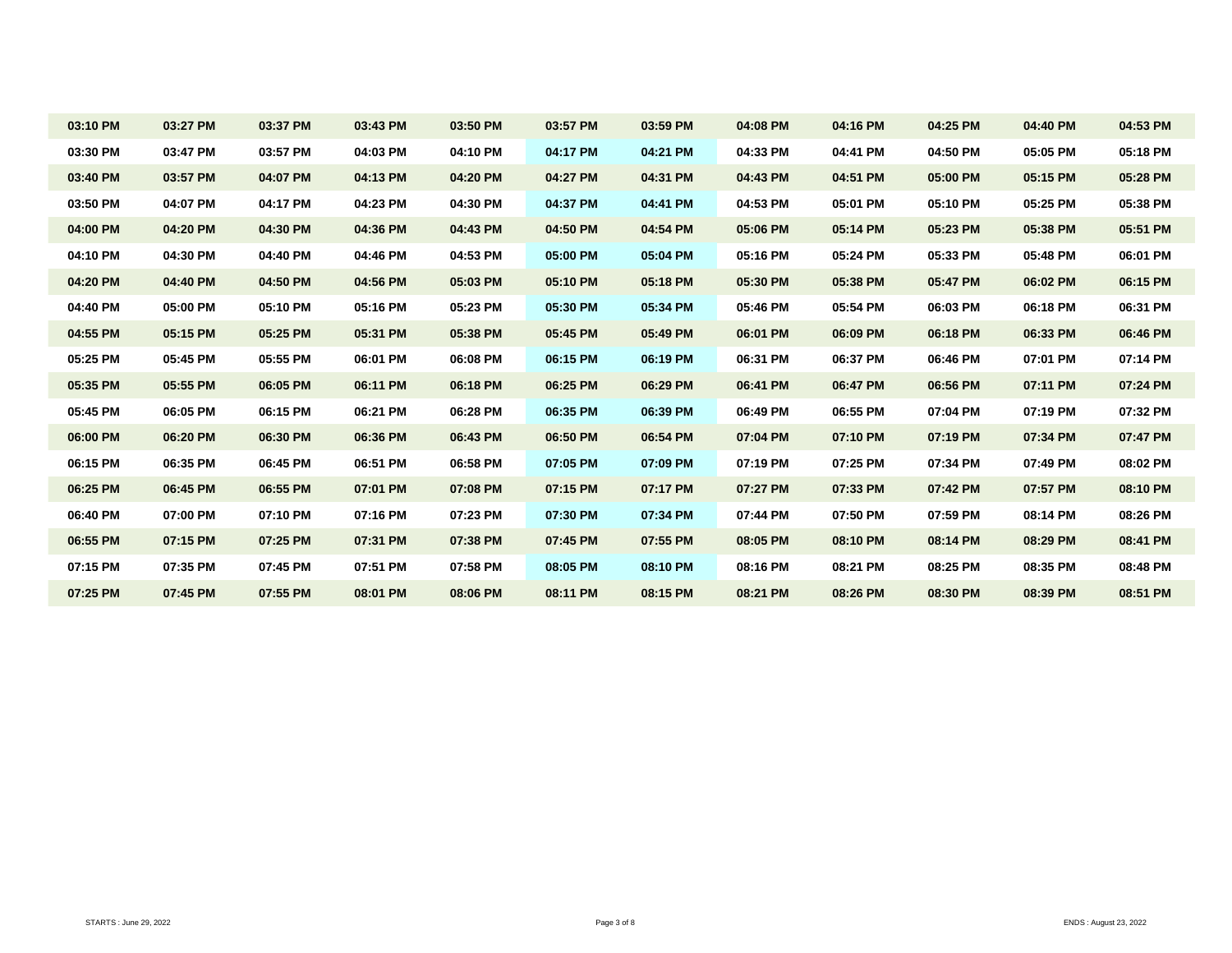| 07:35 PM | 07:55 PM | 08:05 PM | 08:10 PM | 08:15 PM | 08:20 PM | 08:24 PM | 08:30 PM | 08:35 PM | 08:39 PM | 08:48 PM | 09:00 PM |
|----------|----------|----------|----------|----------|----------|----------|----------|----------|----------|----------|----------|
| 07:55 PM | 08:15 PM | 08:25 PM | 08:30 PM | 08:35 PM | 08:40 PM | 08:42 PM | 08:48 PM | 08:53 PM | 08:57 PM | 09:06 PM | 09:18 PM |
| 08:15 PM | 08:30 PM | 08:40 PM | 08:45 PM | 08:50 PM | 08:55 PM | 08:59 PM | 09:05 PM | 09:10 PM | 09:14 PM | 09:23 PM | 09:35 PM |
| 08:35 PM | 08:50 PM | 09:00 PM | 09:05 PM | 09:10 PM | 09:15 PM | 09:19 PM | 09:25 PM | 09:30 PM | 09:34 PM | 09:43 PM | 09:55 PM |
| 09:00 PM | 09:15 PM | 09:25 PM | 09:30 PM | 09:35 PM | 09:40 PM | 09:45 PM | 09:51 PM | 09:56 PM | 10:00 PM | 10:09 PM | 10:21 PM |

**ROUTE # 23A SPANISH TOWN - HALF WAY TREE (Saturdays)**

| <b>Spanish</b><br><b>Town</b><br><b>Depart</b> | <b>Central</b><br><b>Village</b><br><b>Depart</b> | <b>Duhaney</b><br><b>Park</b><br><b>Depart</b> | <b>Molynes/</b><br><b>Boulevard</b><br><b>Depart</b> | <b>Boulevard/</b><br><b>C/Spring Rd.</b><br><b>Depart</b> | <b>Half Way</b><br><b>Tree</b><br><b>Arrive</b> | <b>Half Way</b><br><b>Tree</b><br><b>Depart</b> | <b>Boulevard/</b><br><b>C/Spring Rd.</b><br><b>Depart</b> | <b>Molynes/</b><br><b>Boulevard</b><br><b>Depart</b> | <b>Duhaney</b><br><b>Park</b><br><b>Depart</b> | <b>Central</b><br><b>Village</b><br><b>Depart</b> | <b>Spanish</b><br><b>Town</b><br><b>Arrive</b> |
|------------------------------------------------|---------------------------------------------------|------------------------------------------------|------------------------------------------------------|-----------------------------------------------------------|-------------------------------------------------|-------------------------------------------------|-----------------------------------------------------------|------------------------------------------------------|------------------------------------------------|---------------------------------------------------|------------------------------------------------|
| 05:30 AM                                       | 05:35 AM                                          | 05:45 AM                                       | 05:50 AM                                             | 05:58 AM                                                  | 06:03 AM                                        | 06:10 AM                                        | 06:14 AM                                                  | 06:19 AM                                             | 06:24 AM                                       | 06:32 AM                                          | 06:40 AM                                       |
| 05:50 AM                                       | 05:55 AM                                          | 06:05 AM                                       | 06:10 AM                                             | 06:18 AM                                                  | 06:23 AM                                        | 06:30 AM                                        | 06:34 AM                                                  | 06:39 AM                                             | 06:44 AM                                       | 06:52 AM                                          | 07:00 AM                                       |
| 06:10 AM                                       | 06:15 AM                                          | 06:25 AM                                       | 06:30 AM                                             | 06:38 AM                                                  | 06:43 AM                                        | 06:50 AM                                        | 06:54 AM                                                  | 06:59 AM                                             | 07:04 AM                                       | 07:12 AM                                          | 07:20 AM                                       |
| 06:30 AM                                       | 06:35 AM                                          | 06:45 AM                                       | 06:50 AM                                             | 06:58 AM                                                  | 07:03 AM                                        | 07:10 AM                                        | 07:14 AM                                                  | 07:19 AM                                             | 07:24 AM                                       | 07:32 AM                                          | 07:40 AM                                       |
| 06:50 AM                                       | 06:55 AM                                          | 07:05 AM                                       | 07:10 AM                                             | 07:18 AM                                                  | 07:23 AM                                        | 07:30 AM                                        | 07:34 AM                                                  | 07:39 AM                                             | 07:44 AM                                       | 07:52 AM                                          | 08:00 AM                                       |
| 07:10 AM                                       | 07:15 AM                                          | 07:25 AM                                       | 07:30 AM                                             | 07:38 AM                                                  | 07:43 AM                                        | 07:50 AM                                        | 07:54 AM                                                  | 07:59 AM                                             | 08:04 AM                                       | 08:12 AM                                          | 08:20 AM                                       |
| 07:30 AM                                       | 07:35 AM                                          | 07:45 AM                                       | 07:50 AM                                             | 07:58 AM                                                  | 08:03 AM                                        | 08:10 AM                                        | 08:14 AM                                                  | 08:19 AM                                             | 08:24 AM                                       | 08:32 AM                                          | 08:40 AM                                       |
| 07:50 AM                                       | 07:55 AM                                          | 08:05 AM                                       | 08:10 AM                                             | 08:18 AM                                                  | 08:23 AM                                        | 08:30 AM                                        | 08:34 AM                                                  | 08:39 AM                                             | 08:44 AM                                       | 08:52 AM                                          | 09:00 AM                                       |
| 08:10 AM                                       | 08:15 AM                                          | 08:25 AM                                       | 08:30 AM                                             | 08:38 AM                                                  | 08:43 AM                                        | 08:50 AM                                        | 08:54 AM                                                  | 08:59 AM                                             | 09:04 AM                                       | 09:12 AM                                          | 09:20 AM                                       |
| 08:25 AM                                       | 08:30 AM                                          | 08:40 AM                                       | 08:45 AM                                             | 08:53 AM                                                  | 08:58 AM                                        | 09:05 AM                                        | 09:09 AM                                                  | 09:14 AM                                             | 09:19 AM                                       | 09:27 AM                                          | 09:35 AM                                       |
| 08:40 AM                                       | 08:45 AM                                          | 08:55 AM                                       | 09:00 AM                                             | 09:08 AM                                                  | 09:13 AM                                        | 09:20 AM                                        | 09:24 AM                                                  | 09:29 AM                                             | 09:34 AM                                       | 09:42 AM                                          | 09:50 AM                                       |
| 08:55 AM                                       | 09:00 AM                                          | 09:10 AM                                       | 09:15 AM                                             | 09:23 AM                                                  | 09:28 AM                                        | 09:35 AM                                        | 09:39 AM                                                  | 09:44 AM                                             | 09:49 AM                                       | 09:57 AM                                          | 10:05 AM                                       |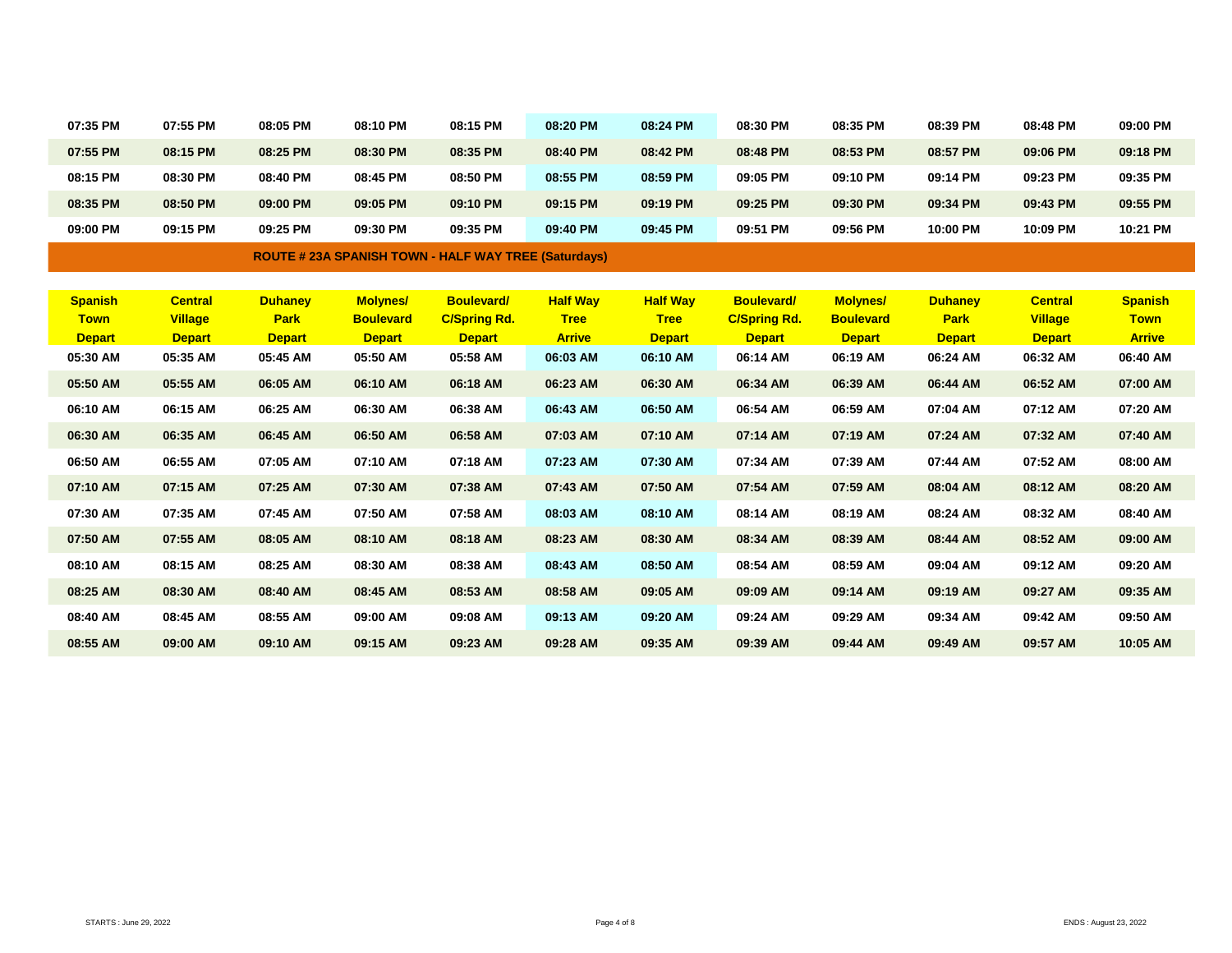| 09:10 AM | 09:15 AM | 09:25 AM | 09:30 AM | 09:38 AM | 09:46 AM | 09:53 AM | 09:57 AM | 10:02 AM | 10:07 AM | 10:15 AM | 10:23 AM |
|----------|----------|----------|----------|----------|----------|----------|----------|----------|----------|----------|----------|
| 09:25 AM | 09:30 AM | 09:40 AM | 09:45 AM | 09:53 AM | 10:01 AM | 10:08 AM | 10:12 AM | 10:17 AM | 10:22 AM | 10:30 AM | 10:38 AM |
| 09:40 AM | 09:45 AM | 09:55 AM | 10:00 AM | 10:08 AM | 10:16 AM | 10:23 AM | 10:27 AM | 10:32 AM | 10:37 AM | 10:45 AM | 10:53 AM |
| 09:55 AM | 10:00 AM | 10:10 AM | 10:15 AM | 10:23 AM | 10:31 AM | 10:38 AM | 10:42 AM | 10:47 AM | 10:52 AM | 11:00 AM | 11:08 AM |
| 10:10 AM | 10:15 AM | 10:25 AM | 10:30 AM | 10:38 AM | 10:46 AM | 10:53 AM | 10:57 AM | 11:02 AM | 11:07 AM | 11:15 AM | 11:23 AM |
| 10:25 AM | 10:30 AM | 10:40 AM | 10:45 AM | 10:53 AM | 11:01 AM | 11:08 AM | 11:12 AM | 11:17 AM | 11:22 AM | 11:30 AM | 11:38 AM |
| 10:40 AM | 10:45 AM | 10:55 AM | 11:00 AM | 11:08 AM | 11:16 AM | 11:23 AM | 11:27 AM | 11:32 AM | 11:37 AM | 11:45 AM | 11:53 AM |
| 10:55 AM | 11:00 AM | 11:10 AM | 11:15 AM | 11:23 AM | 11:31 AM | 11:38 AM | 11:42 AM | 11:47 AM | 11:52 AM | 12:00 PM | 12:08 PM |
| 11:15 AM | 11:20 AM | 11:30 AM | 11:35 AM | 11:43 AM | 11:51 AM | 11:58 AM | 12:02 PM | 12:07 PM | 12:12 PM | 12:20 PM | 12:28 PM |
| 11:35 AM | 11:40 AM | 11:50 AM | 11:55 AM | 12:03 PM | 12:11 PM | 12:18 PM | 12:22 PM | 12:27 PM | 12:32 PM | 12:40 PM | 12:48 PM |
| 11:50 AM | 11:55 AM | 12:05 PM | 12:10 PM | 12:18 PM | 12:26 PM | 12:33 PM | 12:37 PM | 12:42 PM | 12:47 PM | 12:55 PM | 01:03 PM |
| 12:05 PM | 12:10 PM | 12:20 PM | 12:25 PM | 12:33 PM | 12:41 PM | 12:48 PM | 12:52 PM | 12:57 PM | 01:02 PM | 01:10 PM | 01:18 PM |
| 12:20 PM | 12:25 PM | 12:35 PM | 12:40 PM | 12:48 PM | 12:56 PM | 01:03 PM | 01:07 PM | 01:12 PM | 01:17 PM | 01:25 PM | 01:33 PM |
| 12:35 PM | 12:40 PM | 12:50 PM | 12:55 PM | 01:03 PM | 01:11 PM | 01:18 PM | 01:22 PM | 01:27 PM | 01:32 PM | 01:40 PM | 01:48 PM |
| 12:55 PM | 01:00 PM | 01:10 PM | 01:15 PM | 01:23 PM | 01:31 PM | 01:34 PM | 01:38 PM | 01:43 PM | 01:48 PM | 01:56 PM | 02:04 PM |
| 01:10 PM | 01:15 PM | 01:25 PM | 01:30 PM | 01:38 PM | 01:46 PM | 01:53 PM | 01:57 PM | 02:02 PM | 02:07 PM | 02:15 PM | 02:23 PM |
| 01:25 PM | 01:30 PM | 01:40 PM | 01:45 PM | 01:53 PM | 02:01 PM | 02:08 PM | 02:12 PM | 02:17 PM | 02:22 PM | 02:30 PM | 02:38 PM |
| 01:40 PM | 01:45 PM | 01:55 PM | 02:00 PM | 02:08 PM | 02:16 PM | 02:23 PM | 02:27 PM | 02:32 PM | 02:37 PM | 02:45 PM | 02:53 PM |
| 01:55 PM | 02:00 PM | 02:10 PM | 02:15 PM | 02:23 PM | 02:31 PM | 02:38 PM | 02:42 PM | 02:47 PM | 02:52 PM | 03:00 PM | 03:08 PM |
| 02:15 PM | 02:20 PM | 02:30 PM | 02:35 PM | 02:43 PM | 02:51 PM | 02:58 PM | 03:02 PM | 03:07 PM | 03:12 PM | 03:20 PM | 03:28 PM |
| 02:30 PM | 02:35 PM | 02:45 PM | 02:50 PM | 02:58 PM | 03:06 PM | 03:13 PM | 03:17 PM | 03:22 PM | 03:27 PM | 03:35 PM | 03:43 PM |
| 02:45 PM | 02:50 PM | 03:00 PM | 03:05 PM | 03:13 PM | 03:21 PM | 03:28 PM | 03:32 PM | 03:37 PM | 03:42 PM | 03:50 PM | 03:58 PM |
| 03:00 PM | 03:05 PM | 03:15 PM | 03:20 PM | 03:28 PM | 03:36 PM | 03:43 PM | 03:47 PM | 03:52 PM | 03:57 PM | 04:05 PM | 04:13 PM |
| 03:15 PM | 03:20 PM | 03:30 PM | 03:35 PM | 03:43 PM | 03:51 PM | 03:58 PM | 04:02 PM | 04:07 PM | 04:12 PM | 04:20 PM | 04:28 PM |
| 03:35 PM | 03:40 PM | 03:50 PM | 03:55 PM | 04:03 PM | 04:08 PM | 04:15 PM | 04:19 PM | 04:24 PM | 04:29 PM | 04:37 PM | 04:45 PM |
| 03:50 PM | 03:55 PM | 04:05 PM | 04:10 PM | 04:18 PM | 04:23 PM | 04:30 PM | 04:34 PM | 04:39 PM | 04:44 PM | 04:52 PM | 05:00 PM |
| 04:05 PM | 04:10 PM | 04:20 PM | 04:25 PM | 04:33 PM | 04:38 PM | 04:45 PM | 04:49 PM | 04:54 PM | 04:59 PM | 05:07 PM | 05:15 PM |
| 04:20 PM | 04:25 PM | 04:35 PM | 04:40 PM | 04:48 PM | 04:53 PM | 05:00 PM | 05:04 PM | 05:09 PM | 05:14 PM | 05:22 PM | 05:30 PM |
| 04:35 PM | 04:40 PM | 04:50 PM | 04:55 PM | 05:03 PM | 05:08 PM | 05:15 PM | 05:19 PM | 05:24 PM | 05:29 PM | 05:37 PM | 05:45 PM |
| 04:50 PM | 04:55 PM | 05:05 PM | 05:10 PM | 05:18 PM | 05:23 PM | 05:30 PM | 05:34 PM | 05:39 PM | 05:44 PM | 05:52 PM | 06:00 PM |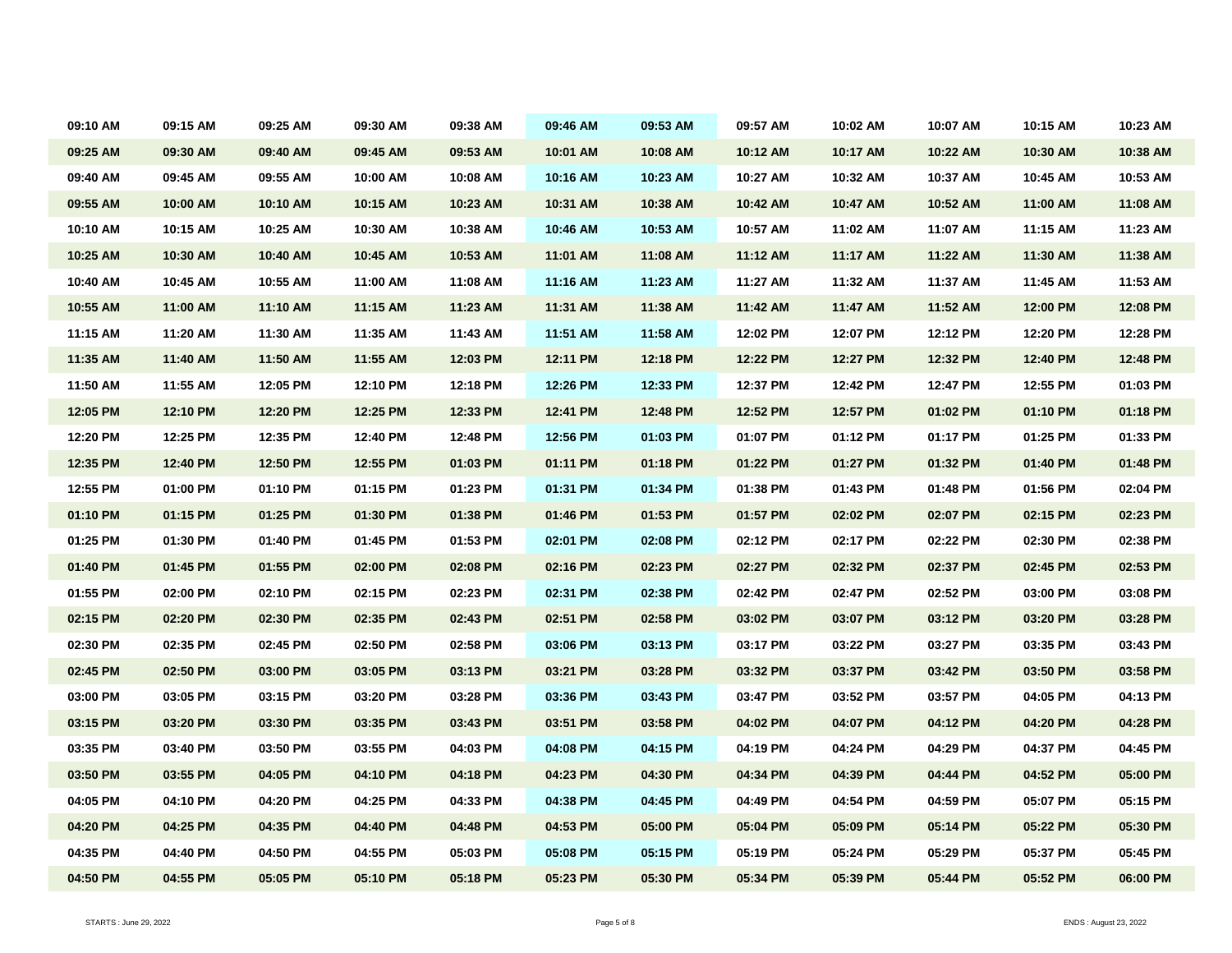| 05:05 PM                  | 05:10 PM                  | 05:20 PM                  | 05:25 PM                  | 05:33 PM                                                 | 05:38 PM                  | 05:45 PM                  | 05:49 PM                  | 05:54 PM                  | 05:59 PM                  | 06:07 PM                  | 06:15 PM                  |
|---------------------------|---------------------------|---------------------------|---------------------------|----------------------------------------------------------|---------------------------|---------------------------|---------------------------|---------------------------|---------------------------|---------------------------|---------------------------|
| 05:20 PM                  | 05:25 PM                  | 05:35 PM                  | 05:40 PM                  | 05:48 PM                                                 | 05:53 PM                  | 06:00 PM                  | 06:04 PM                  | 06:09 PM                  | 06:14 PM                  | 06:22 PM                  | 06:30 PM                  |
| 05:35 PM                  | 05:40 PM                  | 05:50 PM                  | 05:55 PM                  | 06:03 PM                                                 | 06:08 PM                  | 06:13 PM                  | 06:17 PM                  | 06:22 PM                  | 06:27 PM                  | 06:35 PM                  | 06:43 PM                  |
| 05:50 PM                  | 05:55 PM                  | 06:05 PM                  | 06:10 PM                  | 06:18 PM                                                 | 06:23 PM                  | 06:28 PM                  | 06:32 PM                  | 06:37 PM                  | 06:42 PM                  | 06:50 PM                  | 06:58 PM                  |
|                           |                           |                           |                           |                                                          |                           |                           |                           |                           |                           |                           |                           |
| 06:05 PM                  | 06:10 PM                  | 06:20 PM                  | 06:25 PM                  | 06:33 PM                                                 | 06:38 PM                  | 06:43 PM                  | 06:47 PM                  | 06:52 PM                  | 06:57 PM                  | 07:05 PM                  | 07:13 PM                  |
| 06:20 PM                  | 06:25 PM                  | 06:35 PM                  | 06:40 PM                  | 06:48 PM                                                 | 06:53 PM                  | 06:58 PM                  | 07:02 PM                  | 07:07 PM                  | 07:12 PM                  | 07:20 PM                  | 07:28 PM                  |
| 06:35 PM                  | 06:40 PM                  | 06:50 PM                  | 06:55 PM                  | 07:03 PM                                                 | 07:08 PM                  | 07:13 PM                  | 07:17 PM                  | 07:22 PM                  | 07:27 PM                  | 07:35 PM                  | 07:43 PM                  |
| 06:50 PM                  | 06:55 PM                  | 07:05 PM                  | 07:10 PM                  | 07:18 PM                                                 | 07:23 PM                  | 07:28 PM                  | 07:32 PM                  | 07:37 PM                  | 07:42 PM                  | 07:50 PM                  | 07:58 PM                  |
| 07:05 PM                  | 07:10 PM                  | 07:20 PM                  | 07:25 PM                  | 07:33 PM                                                 | 07:38 PM                  | 07:43 PM                  | 07:47 PM                  | 07:52 PM                  | 07:57 PM                  | 08:05 PM                  | 08:13 PM                  |
| 07:25 PM                  | 07:30 PM                  | 07:40 PM                  | 07:45 PM                  | 07:53 PM                                                 | 07:58 PM                  | 08:08 PM                  | 08:12 PM                  | 08:17 PM                  | 08:22 PM                  | 08:30 PM                  | 08:38 PM                  |
| 07:45 PM                  | 07:50 PM                  | 08:00 PM                  | 08:05 PM                  | 08:13 PM                                                 | 08:18 PM                  | 08:28 PM                  | 08:32 PM                  | 08:37 PM                  | 08:42 PM                  | 08:50 PM                  | 08:58 PM                  |
| 08:05 PM                  | 08:10 PM                  | 08:20 PM                  | 08:25 PM                  | 08:33 PM                                                 | 08:38 PM                  | 08:48 PM                  | 08:52 PM                  | 08:57 PM                  | 09:02 PM                  | 09:10 PM                  | 09:18 PM                  |
| 08:30 PM                  | 08:35 PM                  | 08:45 PM                  | 08:50 PM                  | 08:58 PM                                                 | 09:03 PM                  | 09:13 PM                  | 09:17 PM                  | 09:22 PM                  | 09:27 PM                  | 09:35 PM                  | 09:43 PM                  |
| 08:55 PM                  | 09:00 PM                  | 09:10 PM                  | 09:15 PM                  | 09:23 PM                                                 | 09:28 PM                  | 09:38 PM                  | 09:42 PM                  | 09:47 PM                  | 09:52 PM                  | 10:02 PM                  | 10:11 PM                  |
| 09:20 PM                  | 09:25 PM                  | 09:35 PM                  | 09:40 PM                  | 09:48 PM                                                 | 09:53 PM                  | 10:00 PM                  | 10:04 PM                  | 10:09 PM                  | 10:14 PM                  | 10:24 PM                  | 10:33 PM                  |
|                           |                           |                           |                           |                                                          |                           |                           |                           |                           |                           |                           |                           |
|                           |                           |                           |                           | <b>ROUTE # 23A SPANISH TOWN - HALF-WAY-TREE (SUNDAY)</b> |                           |                           |                           |                           |                           |                           |                           |
|                           |                           |                           |                           |                                                          |                           |                           |                           |                           |                           |                           |                           |
| <b>Spanish</b>            | <b>Central</b>            | <b>Duhaney</b>            | <b>Molynes/</b>           | <b>Boulevard/</b>                                        | <b>Half Way</b>           | <b>Half Way</b>           | <b>Boulevard/</b>         | <b>Molynes/</b>           | <b>Duhaney</b>            | <b>Central</b>            | <b>Spanish</b>            |
| <b>Town</b>               | <b>Village</b>            | <b>Park</b>               | <b>Boulevard</b>          | <b>C/Spring Rd.</b>                                      | <b>Tree</b>               | <b>Tree</b>               | <b>C/Spring Rd.</b>       | <b>Boulevard</b>          | <b>Park</b>               | <b>Village</b>            | <b>Town</b>               |
| <b>Depart</b><br>05:00 AM | <b>Depart</b><br>05:05 AM | <b>Depart</b><br>05:15 AM | <b>Depart</b><br>05:20 AM | <b>Depart</b><br>05:24 AM                                | <b>Arrive</b><br>05:29 AM | <b>Depart</b><br>05:31 AM | <b>Depart</b><br>05:35 AM | <b>Depart</b><br>05:40 AM | <b>Depart</b><br>05:45 AM | <b>Depart</b><br>05:51 AM | <b>Arrive</b><br>05:58 AM |
| 05:30 AM                  | 05:35 AM                  | 05:43 AM                  | 05:48 AM                  | 05:54 AM                                                 | 05:59 AM                  | 06:03 AM                  | 06:07 AM                  | 06:11 AM                  | 06:16 AM                  | 06:22 AM                  | 06:29 AM                  |
| 06:00 AM                  | 06:05 AM                  | 06:13 AM                  | 06:18 AM                  | 06:24 AM                                                 | 06:29 AM                  | 06:33 AM                  | 06:37 AM                  | 06:41 AM                  | 06:46 AM                  | 06:52 AM                  | 06:59 AM                  |
| 06:30 AM                  | 06:35 AM                  | 06:43 AM                  | 06:48 AM                  | 06:54 AM                                                 | 06:59 AM                  | 07:03 AM                  | 07:07 AM                  | 07:11 AM                  | 07:16 AM                  | 07:22 AM                  | 07:29 AM                  |
| 07:00 AM                  | 07:05 AM                  | 07:13 AM                  | 07:18 AM                  | 07:24 AM                                                 | 07:29 AM                  | 07:33 AM                  | 07:37 AM                  | 07:41 AM                  | 07:46 AM                  | 07:54 AM                  | 08:02 AM                  |
| 07:35 AM                  | 07:40 AM                  | 07:48 AM                  | 07:53 AM                  | 08:01 AM                                                 | 08:06 AM                  |                           | 08:13 AM                  | 08:17 AM                  | 08:22 AM                  | 08:30 AM                  | 08:38 AM                  |
|                           |                           |                           |                           |                                                          |                           | 08:09 AM                  |                           |                           |                           |                           |                           |
| 08:10 AM                  | 08:15 AM                  | 08:23 AM                  | 08:28 AM                  | 08:36 AM                                                 | 08:41 AM                  | 08:46 AM                  | 08:50 AM                  | 08:54 AM                  | 08:59 AM                  | 09:07 AM                  | 09:15 AM                  |
| 08:45 AM                  | 08:50 AM                  | 08:58 AM                  | 09:03 AM                  | 09:11 AM                                                 | 09:16 AM                  | 09:21 AM                  | 09:25 AM                  | 09:29 AM                  | 09:34 AM                  | 09:42 AM                  | 09:50 AM                  |
| 09:20 AM                  | 09:25 AM                  | 09:33 AM                  | 09:38 AM                  | 09:46 AM                                                 | 09:54 AM                  | 09:59 AM                  | 10:03 AM                  | 10:07 AM                  | 10:12 AM                  | 10:20 AM                  | 10:28 AM                  |
| 09:55 AM                  | 10:02 AM                  | 10:10 AM                  | 10:15 AM                  | 10:23 AM                                                 | 10:31 AM                  | 10:36 AM                  | 10:40 AM                  | 10:44 AM                  | 10:49 AM                  | 10:53 AM                  | 11:01 AM                  |
| 10:30 AM<br>11:05 AM      | 10:37 AM<br>11:12 AM      | 10:45 AM<br>11:20 AM      | 10:50 AM<br>11:25 AM      | 10:58 AM<br>11:33 AM                                     | 11:06 AM<br>11:41 AM      | 11:11 AM<br>11:46 AM      | 11:15 AM<br>11:50 AM      | 11:19 AM<br>11:53 AM      | 11:24 AM<br>11:58 AM      | 11:30 AM<br>12:06 PM      | 11:38 AM<br>12:14 PM      |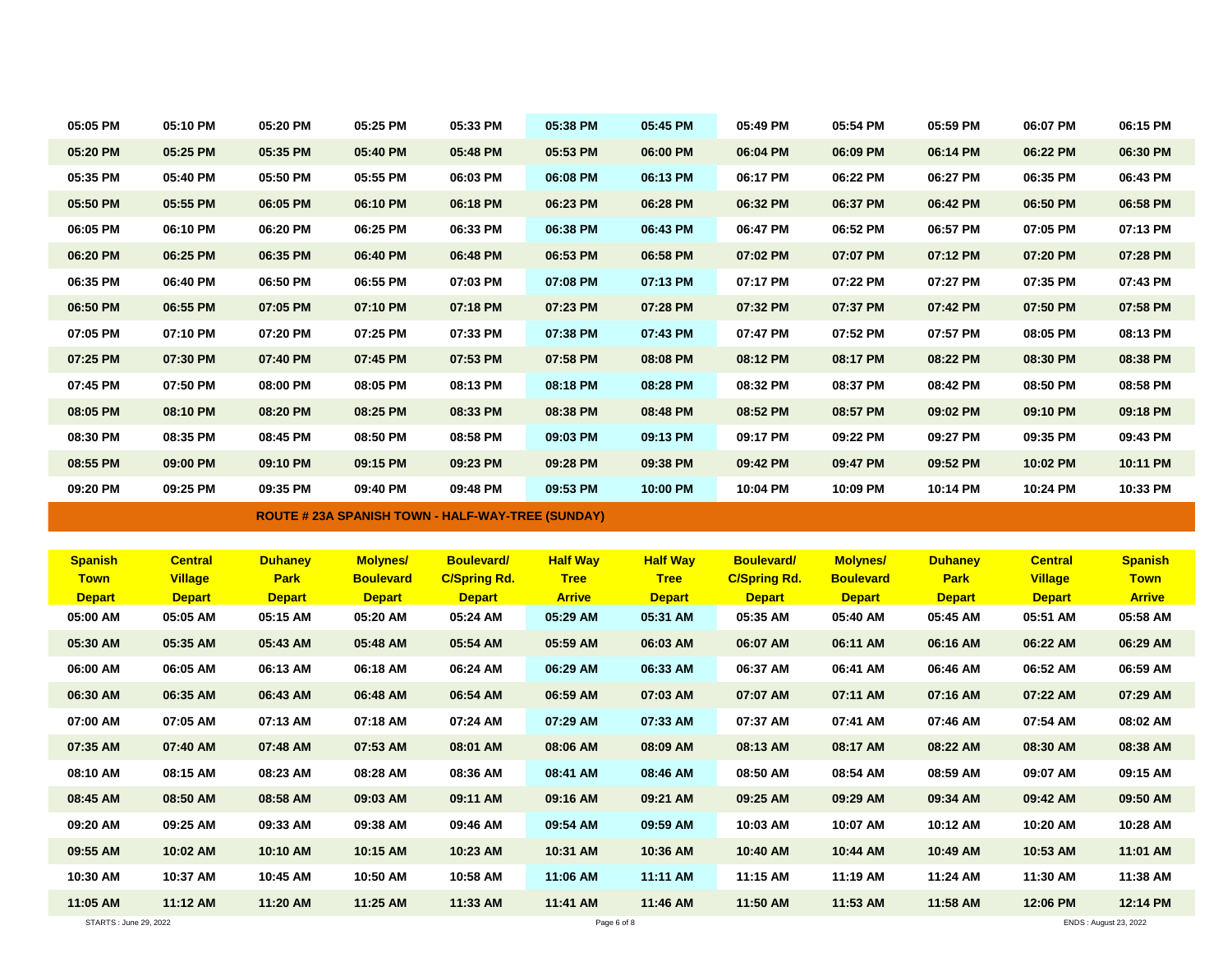| 11:40 AM       | 11:47 AM       | 11:57 AM       | 12:02 PM         | 12:10 PM                                                          | 12:18 PM        | 12:23 PM        | 12:27 PM            | 12:32 PM         | 12:37 PM       | 12:43 PM       | 12:51 PM       |
|----------------|----------------|----------------|------------------|-------------------------------------------------------------------|-----------------|-----------------|---------------------|------------------|----------------|----------------|----------------|
| 12:15 PM       | 12:22 PM       | 12:32 PM       | 12:37 PM         | 12:45 PM                                                          | 12:53 PM        | 12:54 PM        | 12:58 PM            | 01:03 PM         | 01:08 PM       | 01:16 PM       | 01:24 PM       |
| 12:53 PM       | 01:00 PM       | 01:10 PM       | 01:15 PM         | 01:23 PM                                                          | 01:31 PM        | 01:38 PM        | 01:42 PM            | 01:47 PM         | 01:52 PM       | 02:00 PM       | 02:08 PM       |
| 01:31 PM       | 01:38 PM       | 01:48 PM       | 01:53 PM         | 02:01 PM                                                          | 02:09 PM        | 02:16 PM        | 02:20 PM            | 02:25 PM         | 02:30 PM       | 02:38 PM       | 02:46 PM       |
| 02:09 PM       | 02:16 PM       | 02:26 PM       | 02:31 PM         | 02:39 PM                                                          | 02:47 PM        | 02:54 PM        | 02:58 PM            | 03:03 PM         | 03:08 PM       | 03:16 PM       | 03:24 PM       |
| 02:47 PM       | 02:54 PM       | 03:04 PM       | 03:09 PM         | 03:17 PM                                                          | 03:25 PM        | 03:32 PM        | 03:36 PM            | 03:41 PM         | 03:46 PM       | 03:54 PM       | 04:02 PM       |
| 03:25 PM       | 03:32 PM       | 03:42 PM       | 03:47 PM         | 03:55 PM                                                          | 04:00 PM        | 04:07 PM        | 04:11 PM            | 04:16 PM         | 04:21 PM       | 04:29 PM       | 04:37 PM       |
| 04:03 PM       | 04:10 PM       | 04:20 PM       | 04:25 PM         | 04:33 PM                                                          | 04:38 PM        | 04:45 PM        | 04:49 PM            | 04:54 PM         | 04:59 PM       | 05:07 PM       | 05:15 PM       |
| 04:41 PM       | 04:48 PM       | 04:58 PM       | 05:03 PM         | 05:11 PM                                                          | 05:16 PM        | 05:23 PM        | 05:27 PM            | 05:32 PM         | 05:37 PM       | 05:45 PM       | 05:53 PM       |
| 05:19 PM       | 05:26 PM       | 05:36 PM       | 05:41 PM         | 05:49 PM                                                          | 05:54 PM        | 06:01 PM        | 06:05 PM            | 06:10 PM         | 06:15 PM       | 06:23 PM       | 06:31 PM       |
| 05:57 PM       | 06:04 PM       | 06:14 PM       | 06:19 PM         | 06:27 PM                                                          | 06:32 PM        | 06:39 PM        | 06:43 PM            | 06:48 PM         | 06:53 PM       | 07:01 PM       | 07:09 PM       |
| 06:35 PM       | 06:42 PM       | 06:52 PM       | 06:57 PM         | 07:05 PM                                                          | 07:10 PM        | 07:17 PM        | 07:21 PM            | 07:26 PM         | 07:31 PM       | 07:39 PM       | 07:47 PM       |
| 07:13 PM       | 07:20 PM       | 07:30 PM       | 07:35 PM         | 07:43 PM                                                          | 07:48 PM        | 07:55 PM        | 07:59 PM            | 08:04 PM         | 08:09 PM       | 08:17 PM       | 08:25 PM       |
| 07:51 PM       | 07:58 PM       | 08:08 PM       | 08:13 PM         | 08:21 PM                                                          | 08:26 PM        | 08:30 PM        | 08:34 PM            | 08:39 PM         | 08:44 PM       | 08:52 PM       | 09:00 PM       |
| 08:30 PM       | 08:37 PM       | 08:47 PM       | 08:52 PM         | 09:00 PM                                                          | 09:05 PM        | 09:15 PM        | 09:19 PM            | 09:24 PM         | 09:29 PM       | 09:37 PM       | 09:45 PM       |
|                |                |                |                  |                                                                   |                 |                 |                     |                  |                |                |                |
|                |                |                |                  | <b>ROUTE # 23A SPANISH TOWN - HALF-WAY-TREE (PUBLIC HOLIDAYS)</b> |                 |                 |                     |                  |                |                |                |
|                |                |                |                  |                                                                   |                 |                 |                     |                  |                |                |                |
| <b>Spanish</b> | <b>Central</b> | <b>Duhaney</b> | <b>Molynes/</b>  | <b>Boulevard/</b>                                                 | <b>Half Way</b> | <b>Half Way</b> | <b>Boulevard/</b>   | <b>Molynes/</b>  | <b>Duhaney</b> | <b>Central</b> | <b>Spanish</b> |
| <b>Town</b>    | <b>Village</b> | <b>Park</b>    | <b>Boulevard</b> | <b>C/Spring Rd.</b>                                               | <b>Tree</b>     | <b>Tree</b>     | <b>C/Spring Rd.</b> | <b>Boulevard</b> | <b>Park</b>    | <b>Village</b> | <b>Town</b>    |
| <b>Depart</b>  | <b>Depart</b>  | <b>Depart</b>  | <b>Depart</b>    | <b>Depart</b>                                                     | <b>Arrive</b>   | <b>Depart</b>   | <b>Depart</b>       | <b>Depart</b>    | <b>Depart</b>  | <b>Depart</b>  | <b>Arrive</b>  |
| 05:00 AM       | 05:05 AM       | 05:15 AM       | 05:20 AM         | 05:24 AM                                                          | 05:29 AM        | 05:31 AM        | 05:35 AM            | 05:40 AM         | 05:45 AM       | 05:51 AM       | 05:58 AM       |
| 05:30 AM       | 05:35 AM       | 05:43 AM       | 05:48 AM         | 05:54 AM                                                          | 05:59 AM        | 06:03 AM        | 06:07 AM            | 06:11 AM         | 06:16 AM       | 06:22 AM       | 06:29 AM       |
| 06:00 AM       | 06:05 AM       | 06:13 AM       | 06:18 AM         | 06:24 AM                                                          | 06:29 AM        | 06:33 AM        | 06:37 AM            | 06:41 AM         | 06:46 AM       | 06:52 AM       | 06:59 AM       |
| 06:30 AM       | 06:35 AM       | 06:43 AM       | 06:48 AM         | 06:54 AM                                                          | 06:59 AM        | 07:03 AM        | 07:07 AM            | 07:11 AM         | 07:16 AM       | 07:22 AM       | 07:29 AM       |
| 07:00 AM       | 07:05 AM       | 07:13 AM       | 07:18 AM         | 07:24 AM                                                          | 07:29 AM        | 07:33 AM        | 07:37 AM            | 07:41 AM         | 07:46 AM       | 07:54 AM       | 08:02 AM       |
| 07:35 AM       | 07:40 AM       | 07:48 AM       | 07:53 AM         | 08:01 AM                                                          | 08:06 AM        | 08:09 AM        | 08:13 AM            | 08:17 AM         | 08:22 AM       | 08:30 AM       | 08:38 AM       |
| 08:10 AM       | 08:15 AM       | 08:23 AM       | 08:28 AM         | 08:36 AM                                                          | 08:41 AM        | 08:46 AM        | 08:50 AM            | 08:54 AM         | 08:59 AM       | 09:07 AM       | 09:15 AM       |
| 08:45 AM       | 08:50 AM       | 08:58 AM       | 09:03 AM         | 09:11 AM                                                          | 09:16 AM        | 09:21 AM        | 09:25 AM            | 09:29 AM         | 09:34 AM       | 09:42 AM       | 09:50 AM       |
| 09:20 AM       | 09:25 AM       | 09:33 AM       | 09:38 AM         | 09:46 AM                                                          | 09:54 AM        | 09:59 AM        | 10:03 AM            | 10:07 AM         | 10:12 AM       | 10:20 AM       | 10:28 AM       |
| 09:55 AM       | 10:02 AM       | 10:10 AM       | 10:15 AM         | 10:23 AM                                                          | 10:31 AM        | 10:36 AM        | 10:40 AM            | 10:44 AM         | 10:49 AM       | 10:53 AM       | 11:01 AM       |
| 10:30 AM       | 10:37 AM       | 10:45 AM       | 10:50 AM         | 10:58 AM                                                          | 11:06 AM        | 11:11 AM        | 11:15 AM            | 11:19 AM         | 11:24 AM       | 11:30 AM       | 11:38 AM       |